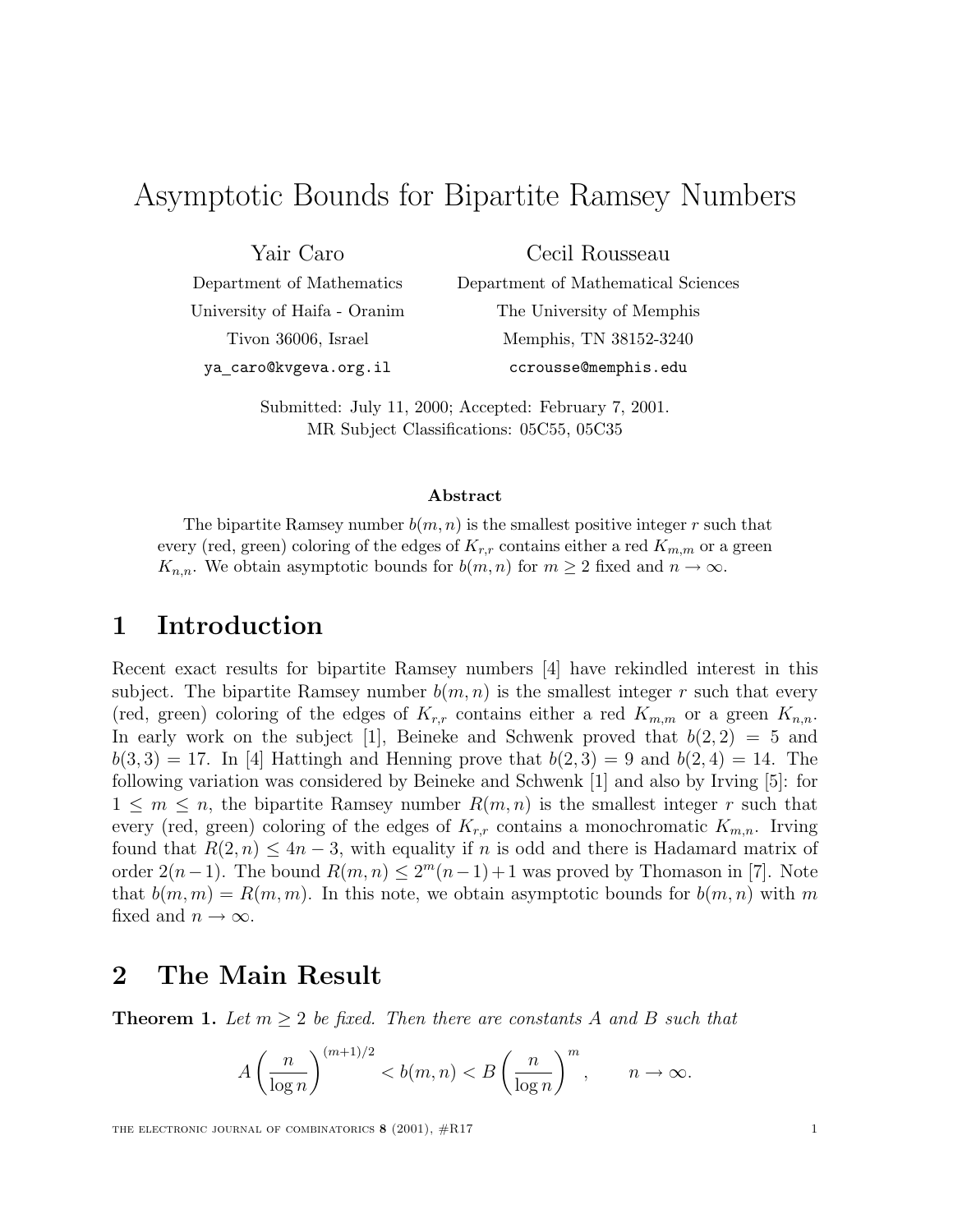Specifically, these bounds hold with

$$
A = (1 - \epsilon) m^{-1/(m-1)} \left(\frac{m-1}{m^2}\right)^{(m+1)/2}
$$

and

$$
B = (1 + \epsilon) \left(\frac{1}{m-1}\right)^{m-1},
$$

where  $\epsilon > 0$  is arbitrary.

Proof. The upper bound is based on well-known results for the Zarankiewicz function. Let  $z(r, s)$  denote the maximum number of edges that a subgraph of  $K_{r,r}$  can have if it does not contain  $K_{s,s}$  as a subgraph. We use the bound

$$
z(r;s) < \left(\frac{s-1}{r}\right)^{1/s} r(r-s+1) + (s-1)r,\tag{1}
$$

which is found in [2] and elsewhere. To prove  $b(m, n) \leq r$  it suffices to show that  $z(r; m)$ +  $z(r; n) < r^2$ . Take  $\epsilon > 0$  and set  $r = c(n/\log n)^m$  where  $c = (m-1)^{-(m-1)}(1+\epsilon)$ . Then

$$
\frac{z(r;m)}{r^2} < \left(\frac{m-1}{r}\right)^{1/m} \left(1 - \frac{m-1}{r}\right) + \frac{m-1}{r}
$$
\n
$$
= \left(\frac{m-1}{c}\right)^{1/m} \frac{\log n}{n} + O\left(\left(\frac{\log n}{n}\right)^m\right). \tag{2}
$$

To bound  $z(r; n)/r^2$ , we begin with the evident asymptotic formula

$$
\left(\frac{n-1}{r}\right)^{1/n} = \left(\frac{(n-1)(\log n)^m}{cn^m}\right)^{1/n} = 1 - \frac{(m-1)\log n}{n} + O\left(\frac{\log \log n}{n}\right).
$$

Hence

$$
\frac{z(r;n)}{r^2} < \left(\frac{n-1}{r}\right)^{1/n} \left(1 - \frac{n-1}{r}\right) + \frac{n-1}{r} \\
= 1 - \frac{(m-1)\log n}{n} + O\left(\frac{\log \log n}{n}\right). \tag{3}
$$

Adding (2) and (3) we obtain

$$
\frac{z(r;m) + z(r;n)}{r^2} = 1 - \left(m - 1 - \left(\frac{m-1}{c}\right)^{1/m}\right) \frac{\log n}{n} + O\left(\frac{\log \log n}{n}\right)
$$

$$
= 1 - (m-1)\left(1 - \frac{1}{(1+\epsilon)^{1/m}}\right) \frac{\log n}{n} + O\left(\frac{\log \log n}{n}\right),
$$

THE ELECTRONIC JOURNAL OF COMBINATORICS  $8(2001)$ ,  $\#R17$  2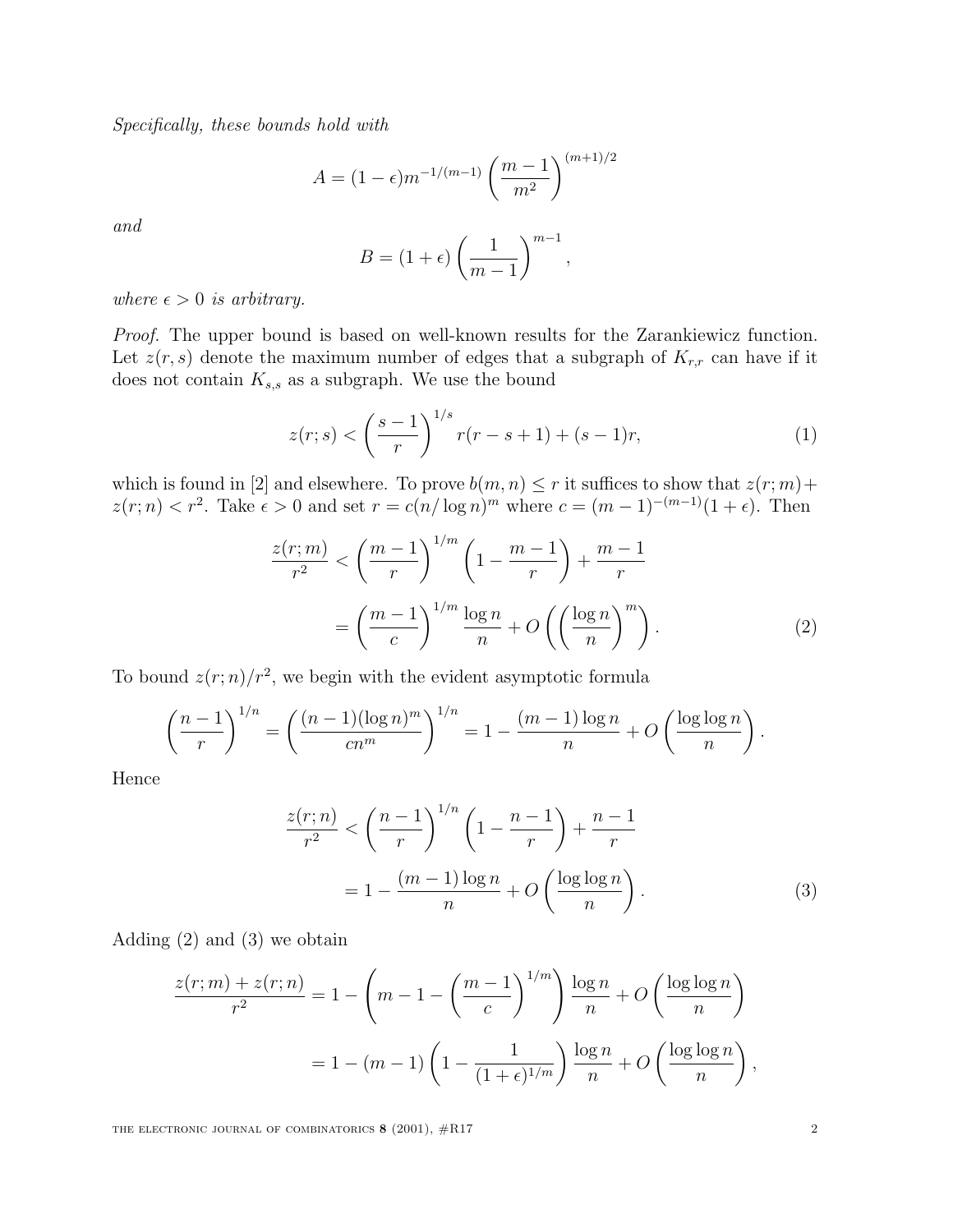so  $(z(r; m) + z(r; n))/r^2 < 1$  for all sufficiently large *n*, completing the proof.

To prove the lower bound, we use the Lovász Local Lemma in the manner pioneered by Spencer [6]. Consider a random coloring of the edges of  $K_{r,r}$  in which, independently, each edge is colored red with probability p. For each set S of  $2m$  vertices, m from each vertex class of the  $K_{r,r}$ , let  $R_S$  denote the event in which each edge of the  $K_{m,m}$  spanned by  $S$  is red. Similarly, for each set  $T$  consisting of  $n$  vertices from each color class, let  ${\cal G}_T$ denote the event in which each edge of the  $K_{n,n}$  spanned by T is green. Then  $\mathbb{P}(R_S) = p^{m^2}$ for each of the  $\binom{r}{r}$  $\binom{r}{m}^2$  choices of S, and we simply write  $\mathbb{P}(R)$  for the common value. In the same way,  $\mathbb{P}(G) = (1-p)^{n^2}$  for each of  $\binom{r}{n}$  $(n \choose n)^2$  possible  $G = G_T$  events. Let S be a fixed choice of m vertices from each class. Then  $N_{RR}$  denotes the number of events  $R_{S'}$  such that  $R_S$  and  $R_{S'}$  are dependent, that is the bipartite graphs spanned by S and S' share at least one edge. Similarly, let  $N_{RG}$  denote the number of events  $G_T$  such that  $R_S$  and  $G_T$ are dependent. In the same way, for fixed a fixed choice  $T$  of  $n$  vertices from each class, we define the dependence numbers  $N_{GR}$  and  $N_{GG}$ . By the Local Lemma, the probability that a random coloring has neither a red  $K_{m,m}$  or a green  $K_{n,n}$  is positive provided there exist positive numbers  $x_R$  and  $x_G$  such that

$$
1 > x_R \mathbb{P}(R),\tag{4}
$$

$$
1 > x_G \mathbb{P}(G),\tag{5}
$$

$$
\log x_R > x_R N_{RR} \mathbb{P}(R) + x_G N_{RG} \mathbb{P}(G),\tag{6}
$$

$$
\log x_G > x_R N_{GR} \mathbb{P}(R) + x_G N_{GG} \mathbb{P}(G). \tag{7}
$$

With positive constants  $c_1$  through  $c_4$  to be chosen, set

$$
p = c_1 r^{-2/(m+1)},
$$
  
\n
$$
n = c_2 r^{2/(m+1)} \log r,
$$
  
\n
$$
x_R = c_3,
$$
  
\n
$$
x_G = \exp\left(c_4 r^{2/(m+1)} (\log r)^2\right).
$$

To prove that there are choices of the constants  $c_1, \ldots, c_4$  for which (4) through (7) hold, we begin by noting the following bounds:

$$
N_{RR} \le m^2 \binom{r}{m-1}^2 < r^{2(m-1)},
$$
\n
$$
N_{GR} \le n^2 \binom{r}{m-1}^2 < n^2 r^{2(m-1)},
$$
\n
$$
N_{RG}, N_{GG} \le \binom{r}{n}^2 < \left(\frac{e\,r}{n}\right)^{2n}.
$$

We have

$$
N_{RR} \mathbb{P}(R) < r^{2(m-1)} \left( c_1 r^{-2/(m+1)} \right)^{m^2} = c_1^{m^2} r^{-2/(m+1)} = o(1), \qquad r \to \infty,\tag{8}
$$

THE ELECTRONIC JOURNAL OF COMBINATORICS  $8(2001)$ ,  $\#R17$  3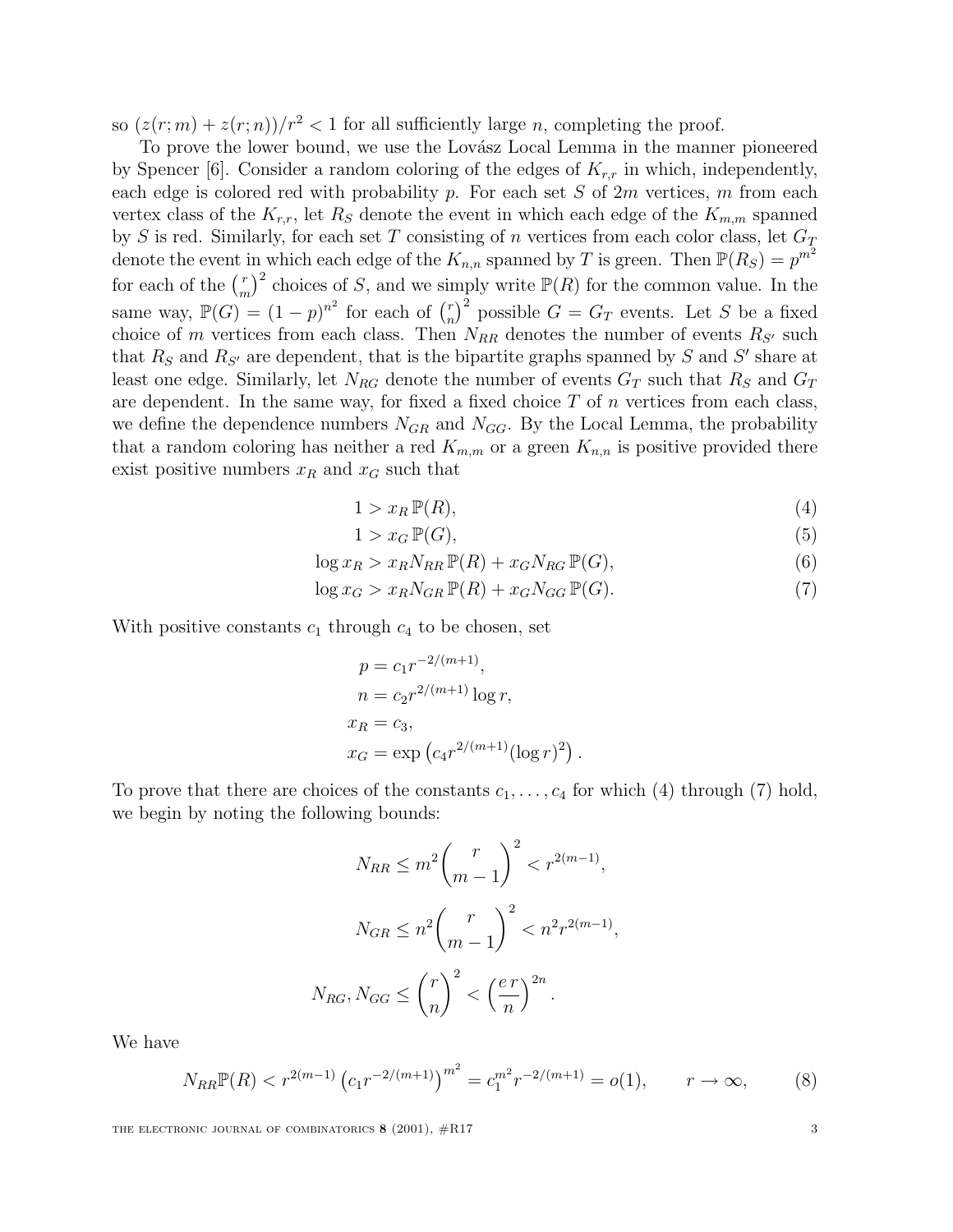independent of the choice of  $c_1$ . Also  $\log N_{RG} < 2n \log r = 2c_2 r^{2/(m+1)} (\log r)^2$  and

$$
\mathbb{P}(G) = (1-p)^{n^2} \le \exp(-pn^2) = \exp(-c_1c_2^2r^{2/(m+1)}(\log r)^2),
$$

so  $x_G N_{RG} \mathbb{P}(G) \le \exp ((c_4 + 2c_2 - c_1 c_2^2) r^{2/(m+1)} (\log r)^2)$ . Hence  $x_G N_{RG} \mathbb{P}(G) = o(1)$  and  $x_G N_{GG} \mathbb{P}(G) = o(1)$ . provided we choose  $c_1, c_2$  and  $c_4$  so that

$$
c_4 < c_1 c_2^2 - 2c_2. \tag{9}
$$

Note that (4) is automatically fulfilled, and also  $x_G N_{RG} \mathbb{P}(G) = o(1)$  implies (5). In view of (8) and  $x_G N_{RG} \mathbb{P}(G) = o(1)$ , which is implied by (9), condition (6) holds for all sufficiently large  $r$  if we choose

$$
c_3 > 1. \tag{10}
$$

Finally, since

$$
x_R N_{GR} \mathbb{P}(R) \le c_3 (c_2 r^{2/(m+1)} \log r)^2 r^{2(m-1)} (c_1 r^{-2/(m+1)})^{m^2}
$$
  
=  $c_1^{m^2} c_2^2 c_3 r^{2/(m+1)} (\log r)^2$ ,

we see that (7) holds provided the constants  $c_1, \ldots, c_4$  are chosen so that

$$
c_4 > c_1^{m^2} c_2^2 c_3. \tag{11}
$$

To satisfy  $(9)$ ,  $(10)$ , and  $(11)$ , and at the same time find a near optimal (minimum) choice for  $c_2$ , we begin by considering the case of equality in (7)-(9). Set  $c_3 = 1$  and

$$
c_1^{m^2}c_2^2 = c_4 = c_1c_2^2 - 2c_2.
$$

Since both  $c_1$  and  $c_2$  are positive,  $c_1$  must satisfy  $0 < c_1 < 1$ . To minimize  $c_2 = 1/(c_1 - c_1^{m^2})$ we choose  $c_1 = m^{-2/(m^2-1)}$ . To satisfy (7)-(9) and still make a nearly optimal choice of  $c_2$ , set

$$
c_1 = m^{-2/(m^2-1)}
$$
,  $c_2 = \frac{2(1+\epsilon)}{c_1 - (1+\epsilon)c_1^{m^2}}$ ,  $c_3 = 1+\epsilon$ ,

where  $\epsilon$  is positive and small enough that  $c_1 - (1 + \epsilon)c_1^{m^2} > 0$ . Then  $c_1^{m^2}c_2^2c_3 < c_1c_2^2 - 2c_2$ , which is equivalent to  $c_2(c_1 - c_3c_1^{m^2}) > 2$ , is satisfied and there is a suitable choice of  $c_4$  so that  $c_1^{m^2}c_2^2c_3 < c_4 < c_1c_2^2 - 2c_2$ . A routine computation shows that this justifies the lower bound statement with

$$
A = (1 - \epsilon) m^{-1/(m-1)} \left(\frac{m-1}{m^2}\right)^{(m+1)/2},
$$

where  $\epsilon > 0$  is arbitrary.

 $\Box$